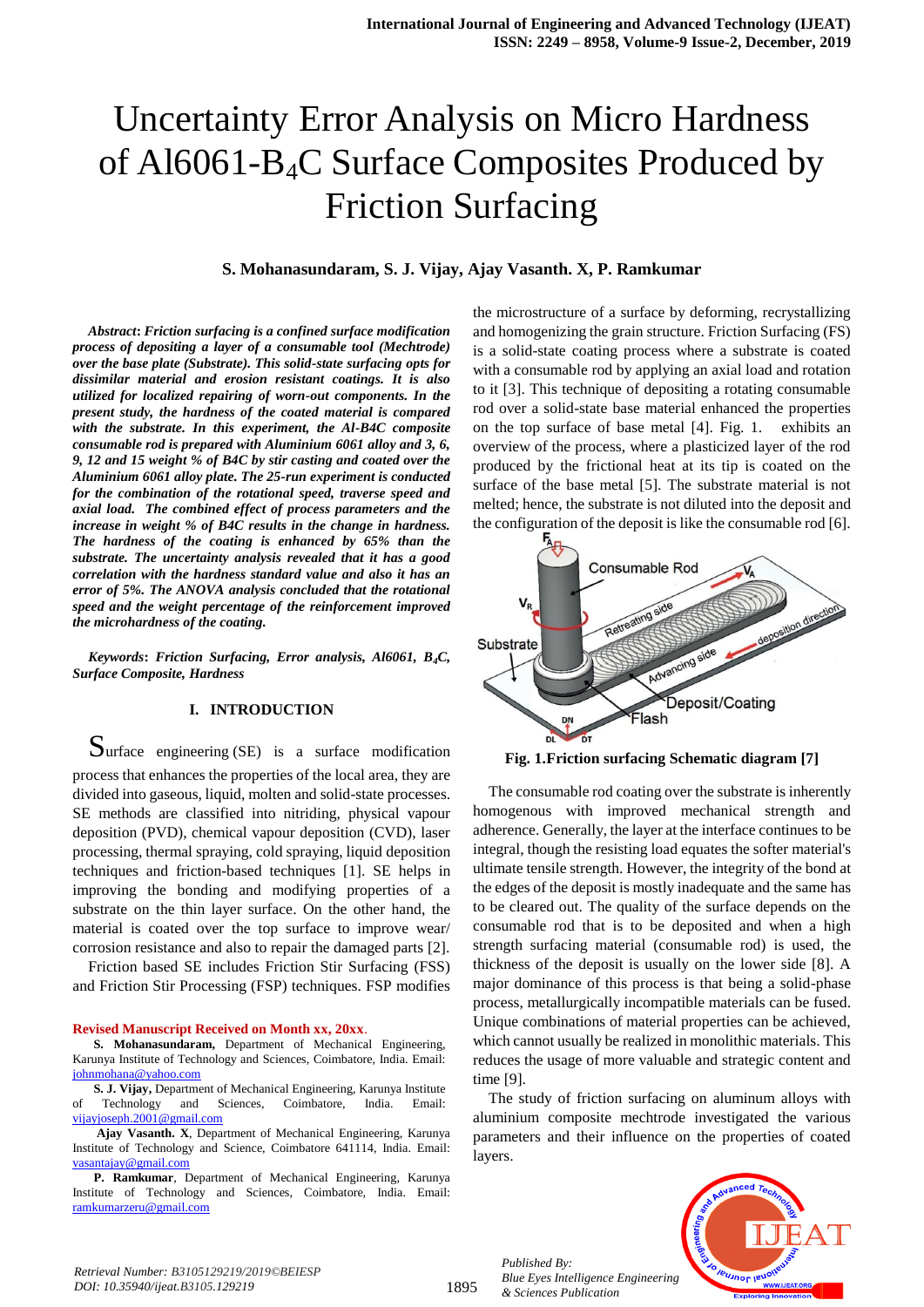#### **Uncertainty error analysis on Microhardness of Al6061-B4C Surface Composites produced by Friction Surfacing**

The impact of rotational tool speed and traverse speed on coating thickness, width, bonding strength and mechanical properties discussed in friction surfacing of AA5xxx coated on AA6xxx [8] and AA6082 on the AA2024 [10]. The influence of process parameters on coating thickness and width in AA5052 coating on AA5052 [11]. The hardness of the coating is higher than the substrate hardness and equals the consumable rod in the coatings of AA2xxx on AA5xxx [12]. The fracture toughness of the alloy is enhanced in the AA6082-T6 aluminum alloy on the AA2024-T3 alloy [13]. The literature revealed that there is an opportunity to develop a hard coating over a soft substrate, which is challenging. Hence in this more attempts made to coat  $A16061-B_4C$  on Al6061 using friction surfacing.

The coated surface and substrate are characterised for hardness and error analysis deemed using the estimation values. The error analysis of estimation can surge confidence in selecting the material. The ability and aptness of this method can be applied to several industries.

## **II. EXPERIMENTAL PROCEDURE**

#### **A. Fabrication of consumable tool**

Al 6061-T6 plates of dimensions 150mm x 150mm x 10mm were used as the substrate in this study. Boron Carbide

 $(B_4C)$  was added as reinforcement into molten Al 6061 and stirred. Different weight percentages of  $B_4C(0, 3, 6, 9, 12)$ were used to create different combinations of the composites that were poured into a cylindrical die (diameter – 25mm, length – 160mm). The cast composite rod was machined using a lathe to a size of 20mm diameter and 120mm length to fabricate the consumable rod and henceforth referred as Mechtrode. Table-I depicts the chemical composition of the substrate.

|  |  |  |  |  | Table-I: Al 6061 Alloy Chemical composition |
|--|--|--|--|--|---------------------------------------------|
|--|--|--|--|--|---------------------------------------------|

|                                                              |  | Al $\mid$ Mg $\mid$ Si $\mid$ Cr $\mid$ Cu $\mid$ Fe $\mid$ Mn $\mid$ Zn |  |  |
|--------------------------------------------------------------|--|--------------------------------------------------------------------------|--|--|
| Al6061   97.2   0.9   0.6   0.19   0.27   0.45   0.10   0.20 |  |                                                                          |  |  |

**B. Friction Surfacing and Process Parameters**



**Fig. 2.Machine setup and operational directions**

A Hurco VMX 24 CNC 3-axis Machining center with a spindle speed of 10000 rpm was used to perform friction deposition. The fabricated Al6061-B4C consumable rod is allowed to rotate at a speed and hard-pressed on Al 6061 substrate with force the consumable rod is moved in the traverse direction at speed to achieve the finite thickness coating. The coating characters like thickness, width, and the amount of forging depends on the rotational speed, transverse speed, and the axial load.

Fig. 2. shows the friction surfacing machine setup and the process parameters involved (Table-II). It also indicates the operational direction of rotational speed, traverse speed and axial load. The coating integrity and quality depend on the parameters such as tool rotational speed, traverse speed and axial load. Table-II shows the various process parameters and the values for each process parameter derived based on several trial experiments.

# **Table-II: Process parameters and levels of experiment to perform the friction deposition**

| <b>Process</b><br><b>Parameters</b> | Leve<br>11 | Level<br>2     | Level<br>3 | <b>Level</b> | Level |
|-------------------------------------|------------|----------------|------------|--------------|-------|
| Weight % of $B_4C$                  |            | 3              | 6          | 9            | 12    |
| Rotational Speed<br>(rpm)           | 1800       | 1900           | 2000       | 2100         | 2200  |
| <b>Traverse Speed</b><br>(mm/min)   | 1000       | 1100           | 1200       | 1300         | 1400  |
| Axial Load (kN)                     |            | $\overline{c}$ | 3          |              |       |

*Published By: Blue Eyes Intelligence Engineering & Sciences Publication* 

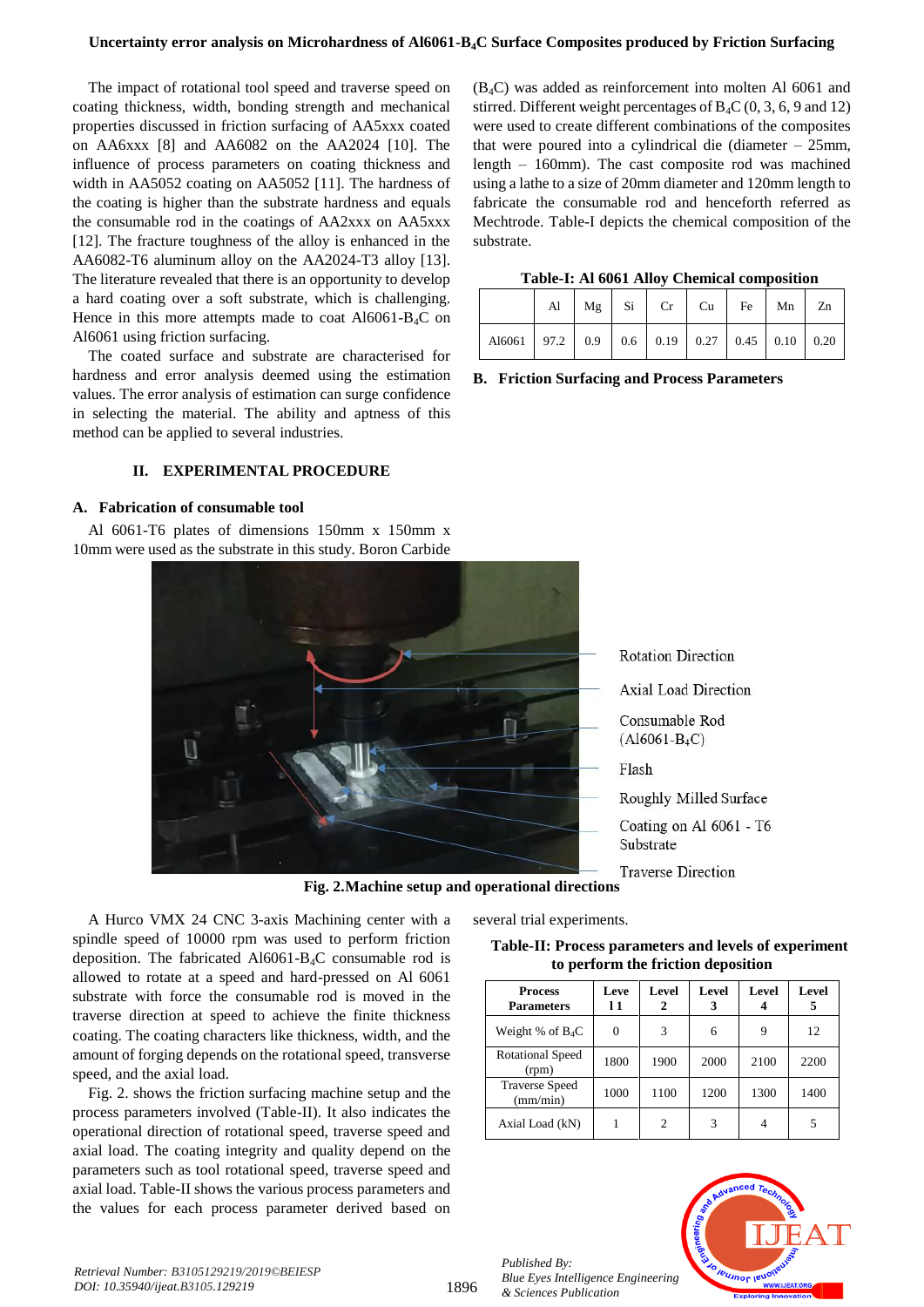# **C. Design of Experiments**

Four parameters with five levels were used for this study. Thus, an L25 array was formed using the Taguchi method, as it provides a simple, consistent, and systematic approach for an optimal DOE to investigate the performance and reliability of the experimental design. The L25 formed array with the process parameters is shown in Table-III.

|  |  | Table-III: Orthogonal array for experiments |
|--|--|---------------------------------------------|
|  |  |                                             |

| S.<br>No                 | $\frac{0}{0}$<br>$B_4C$ | <b>Rotational</b><br>Speed (rpm) | <b>Traverse</b><br><b>Speed</b> | <b>Axial</b><br>Load     |
|--------------------------|-------------------------|----------------------------------|---------------------------------|--------------------------|
| $\mathbf{1}$             | $\overline{0}$          | 1800                             | 1000                            | $\mathbf{1}$             |
| $\overline{c}$           | $\boldsymbol{0}$        | 1900                             | 1100                            | $\overline{c}$           |
| 3                        | $\overline{0}$          | 2000                             | 1200                            | 3                        |
| $\overline{\mathcal{L}}$ | $\overline{0}$          | 2100                             | 1300                            | $\overline{4}$           |
| 5                        | $\boldsymbol{0}$        | 2200                             | 1400                            | 5                        |
| 6                        | $\overline{3}$          | 1800                             | 1100                            | 3                        |
| $\overline{7}$           | 3                       | 1900                             | 1200                            | $\overline{4}$           |
| 8                        | 3                       | 2000                             | 1000                            | 5                        |
| 9                        | 3                       | 2100                             | 1300                            | $\mathbf{1}$             |
| 10                       | 3                       | 2200                             | 1400                            | $\overline{c}$           |
| 11                       | 6                       | 1800                             | 1100                            | 5                        |
| 12                       | 6                       | 1900                             | 1200                            | 1                        |
| 13                       | 6                       | 2000                             | 1000                            | $\overline{c}$           |
| 14                       | 6                       | 2100                             | 1300                            | 3                        |
| 15                       | 6                       | 2200                             | 1400                            | $\overline{\mathcal{L}}$ |
| 16                       | 9                       | 1800                             | 1300                            | $\overline{2}$           |
| 17                       | 9                       | 1900                             | 1100                            | 3                        |
| 18                       | 9                       | 2000                             | 1200                            | $\overline{4}$           |
| 19                       | 9                       | 2100                             | 1000                            | 5                        |
| 20                       | 9                       | 2200                             | 1400                            | $\mathbf{1}$             |
| 21                       | 12                      | 1800                             | 1400                            | $\overline{4}$           |
| 22                       | 12                      | 1900                             | 1300                            | 5                        |
| 23                       | 12                      | 2000                             | 1100                            | $\mathbf{1}$             |
| 24                       | 12                      | 2100                             | 1200                            | $\overline{c}$           |
| 25                       | 12                      | 2200                             | 1000                            | 3                        |

# **D. Measure of Hardness**

Hardness tests were made on the cross-sectioned coatings. Hardness tests were performed in the Mitutoyo HM-112 Micro-Vickers Hardness Testing Machine shown in Fig. 3. under a load of 2 N. The measurements were carried out at a distance of 200 μm between each indentation and a 10 s indentation dwell time.



**Fig. 3.Vickers Microhardness testing machine**

# **E. Uncertainty and error analysis**

To determine the accuracy of the calculated outcome, the numerical indicator of the measured outcome value should be given. The uncertainty of the measured values in this study was calculated in terms of percentage standard error. Uncertainty analysis invariably represents the precision of the measured value. Thus, performing this analysis ensures that the obtained value does not deviate too much from the true value [14]. Therefore, for the 25 trails, the analysis was performed using the equations  $(1)$ ,  $(2)$ ,  $(3)$  and  $(4)$ . The mentioned equations used for calculating percentage standard error is from the standard JCGM 100:2008 (Type 'A').

$$
x_n = \frac{1}{n} \sum_{i=1}^{n} x_i
$$
 (1)

<span id="page-2-0"></span>
$$
s^{2} = \frac{1}{(n-1)} \sum_{i=1}^{n} ((x_{i} - \bar{x}))^{2}
$$
 (2)

$$
Measurement = (x_i \pm x_n)
$$
 (3)

$$
Error percentage = \frac{3}{\sqrt{n}} \times 100
$$
 (4)

Where,

- $x_n$  Uncertainty
- $n$  Number of observations
- $\bar{x}$  Arithmetic Average of observation
- $s$  Standard deviation
- $x_i$  Independent repeated observation

# **III. RESULT AND DISCUSSION**

The friction between the consumable rod (tool) and the substrate increase in temperature plays a critical and essential role in their bonding. To enhance the friction between mechtrode and substrate, the top surface of the substrate was roughly milled initially. The machined consumable rod was rotated with a frictional force on the substrate. Upon reaching the required rotational speed of the spindle, the consumable rod was made to move along the z-direction. When the consumable rod comes in contact with the substrate,



*Retrieval Number: B3105129219/2019©BEIESP DOI: 10.35940/ijeat.B3105.129219*

*Published By:*

*& Sciences Publication*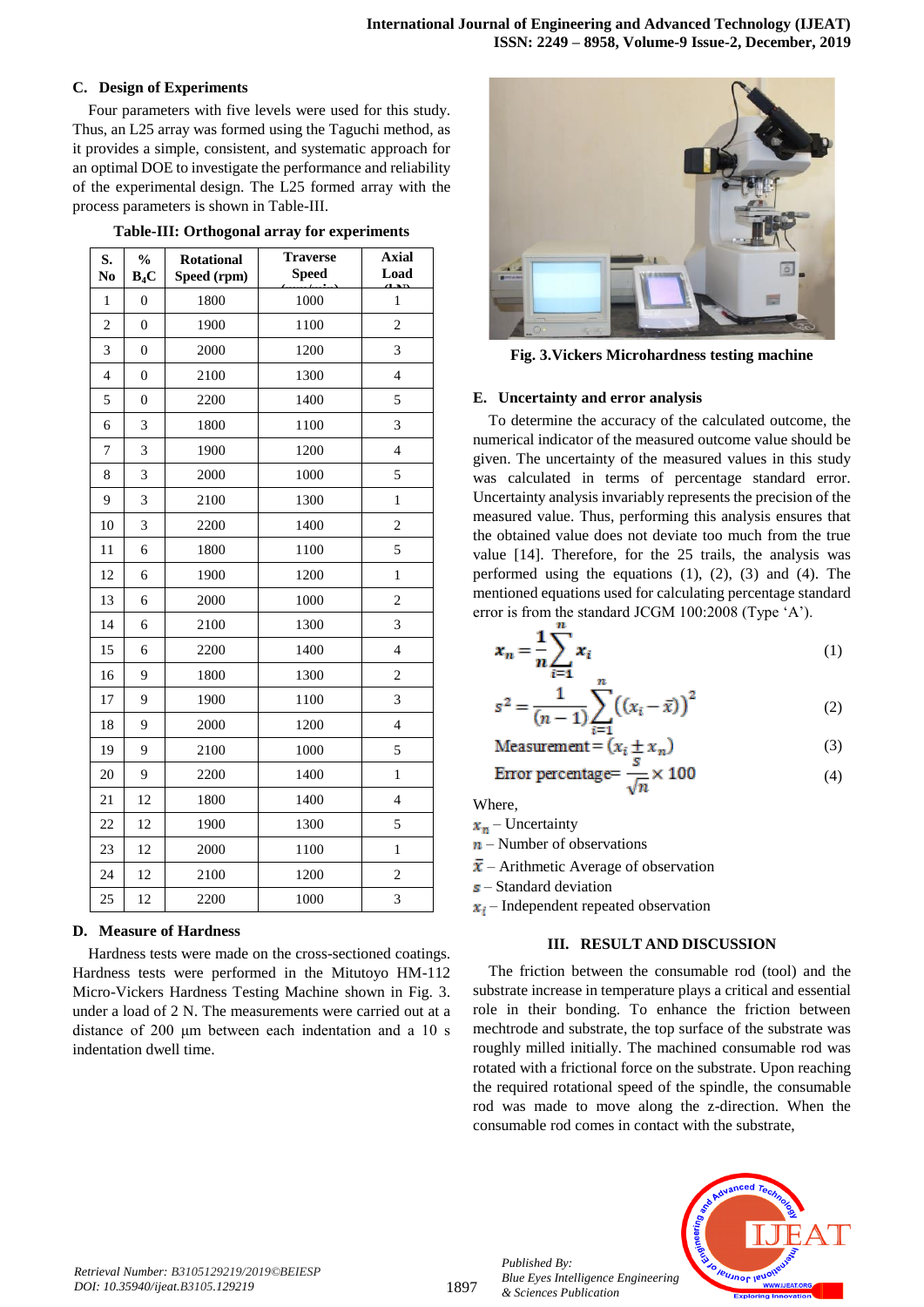The axial load was used to press the consumable rod into the substrate. This resulted in a rapid increase of force and torque which generated frictional heat at the tip of the consumable rod which in turn produced a flash of a viscoplastic layer, as shown in Fig. 2. The force and torque start to decrease as the mechatrode temperature decreases. Thus, the combined effect of the axial load and the temperature allows the consumable rod to diffuse with the substrate. This formed a bond between the plasticised consumable rod material with the substrate. Heat transferred into the substrate consolidates for the bonding interface and when the consumable rod was moved in the traverse direction at a constant speed, uniform coating thickness, as shown in Fig. 4. can be achieved. The influence of boron carbide particles, temperature and the axial load also increases the hardness of the coating. Microhardness of coated samples under the various combinations of process parameters is given in Table-IV.



**Fig. 4.Al6061-B4C coated over Al6061 substrate**

# **A. Microhardness**

The effect of  $B_4C$  particles weight % on the microhardness of the coating is presented in Fig. 5. The hardness increased with the amount of reinforcement particles added. The microhardness did not change and almost the same for the 3, 6 and 9 weight %. The maximum microhardness of the Al6061-B4C composite coating was 122.7 HV. This may be the compound effect of the rotational tool speed and axial force. The increase in tool rotating speed also resulted in increasing the microhardness of the coating shown in Fig. 6. The microhardness is improved 65% significantly after friction surfacing.



**Fig. 5.Effect of B4C weight % on hardness of the coating**



## **Fig. 6.Effect of rotational speed on microhardness of the coating**

#### **B. Uncertainty error analysis of microhardness**

The uncertainty analysis of microhardness was performed using equations  $(1)$ ,  $(2)$ ,  $(3)$  and  $(4)$ ), the value of standard error was 5% as tabulated in Table-V is well within the standard range of the standard JCGM 100:2008 (Type 'A'). From the obtained standard error, the deviation of individual value was found and has been tabulated in Table 4. And the obtained results were considerably within the permitted  $\pm 3\sigma$ limits. Thus, the uncertainty analysis for the statistical model produced reliable estimation results for the application.

**Table-IV: Experimental results on Hardness**

| S.<br>N <sub>0</sub> | Wt. %<br>$B_4C$ | <b>Rotational</b><br><b>Speed</b><br>(rpm) | <b>Traverse</b><br><b>Speed</b><br>(mm/min) | <b>Axial</b><br>Load<br>(kN) | <b>Measure</b><br>d<br>Hardness<br>Цν. | <b>Measurement</b> |
|----------------------|-----------------|--------------------------------------------|---------------------------------------------|------------------------------|----------------------------------------|--------------------|
| 1                    | $\theta$        | 1800                                       | 1000                                        | 1                            | 73.10                                  | $73.1 \pm 3.655$   |
| $\overline{c}$       | $\theta$        | 1900                                       | 1100                                        | $\overline{c}$               | 76.60                                  | $76.6 \pm 3.83$    |
| 3                    | $\theta$        | 2000                                       | 1200                                        | 3                            | 76.60                                  | $76.6 \pm 3.83$    |
| $\overline{4}$       | $\theta$        | 2100                                       | 1300                                        | 4                            | 96.40                                  | $96.4 + 4.82$      |
| 5                    | $\theta$        | 2200                                       | 1400                                        | 5                            | 78.40                                  | $78.4 \pm 3.92$    |
| 6                    | 3               | 1800                                       | 1100                                        | 3                            | 98.50                                  | $98.5 \pm 4.925$   |
| 7                    | 3               | 1900                                       | 1200                                        | 4                            | 95.20                                  | $95.2 + 4.76$      |
| 8                    | 3               | 2000                                       | 1000                                        | 5                            | 79.70                                  | $79.7 \pm 3.985$   |
| 9                    | 3               | 2100                                       | 1300                                        | 1                            | 85.90                                  | $85.9 \pm 4.295$   |
| 10                   | 3               | 2200                                       | 1400                                        | $\overline{c}$               | 68.50                                  | $68.5 \pm 3.425$   |



*Published By:*

*& Sciences Publication*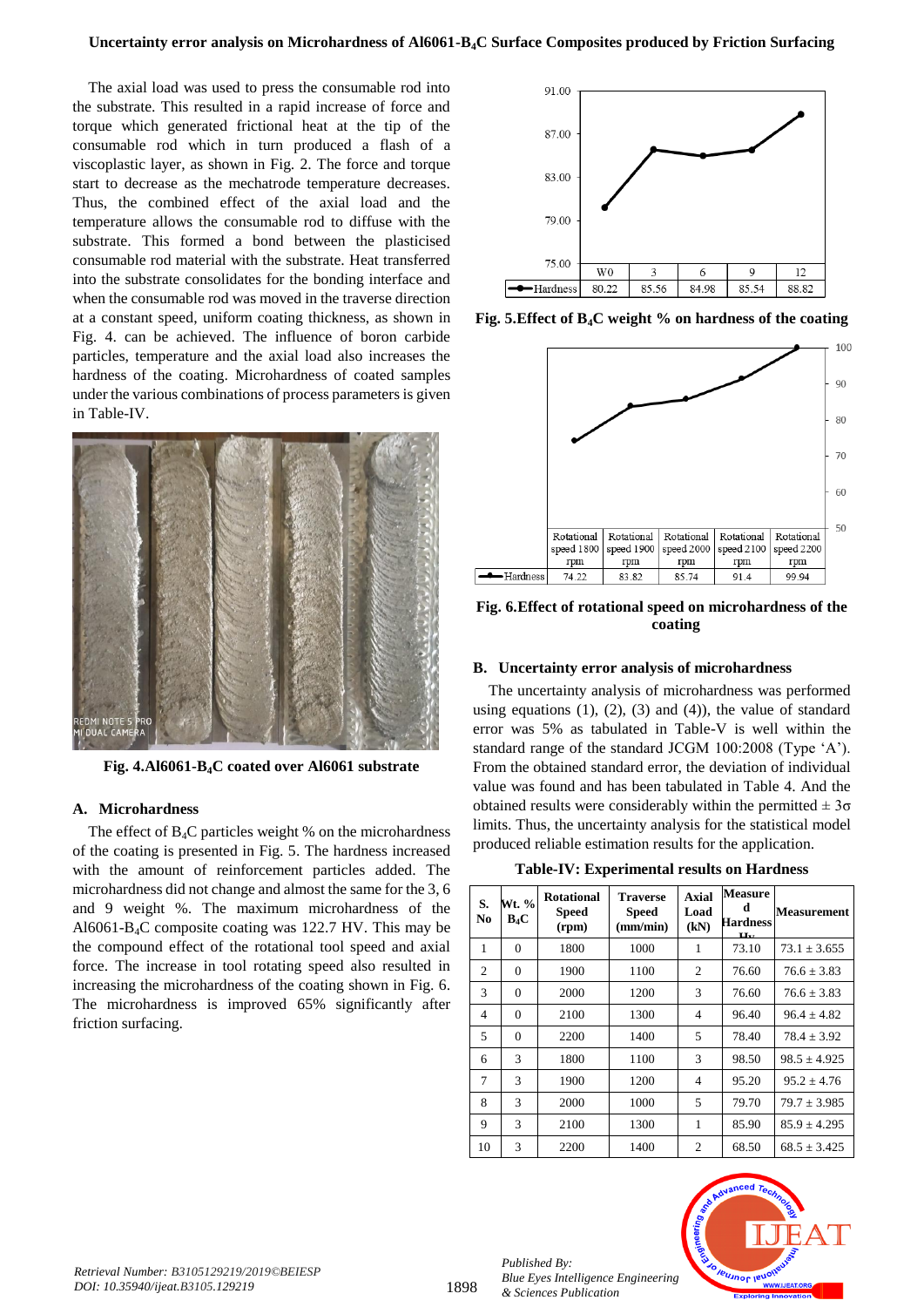| 11 | 6  | 1800 | 1100 | 5              | 84.60  | $84.6 \pm 4.23$   |
|----|----|------|------|----------------|--------|-------------------|
| 12 | 6  | 1900 | 1200 | 1              | 98.20  | $98.2 + 4.91$     |
| 13 | 6  | 2000 | 1000 | $\overline{c}$ | 98.50  | $98.5 \pm 4.925$  |
| 14 | 6  | 2100 | 1300 | 3              | 69.80  | $69.8 \pm 3.49$   |
| 15 | 6  | 2200 | 1400 | $\overline{4}$ | 122.70 | $122.7 \pm 6.135$ |
| 16 | 9  | 1800 | 1300 | 2              | 71.30  | $71.3 + 3.565$    |
| 17 | 9  | 1900 | 1100 | 3              | 122.00 | $122 \pm 6.1$     |
| 18 | 9  | 2000 | 1200 | $\overline{4}$ | 69.60  | $69.6 \pm 3.48$   |
| 19 | 9  | 2100 | 1000 | 5              | 75.80  | $75.8 \pm 3.79$   |
| 20 | 9  | 2200 | 1400 | 1              | 89.00  | $89 + 4.45$       |
| 21 | 12 | 1800 | 1400 | $\overline{4}$ | 103.60 | $103.6 \pm 5.18$  |
| 22 | 12 | 1900 | 1300 | 5              | 67.10  | $67.1 \pm 3.355$  |
| 23 | 12 | 2000 | 1100 | 1              | 63.20  | $63.2 \pm 3.16$   |
| 24 | 12 | 2100 | 1200 | $\overline{c}$ | 79.10  | $79.1 \pm 3.955$  |
| 25 | 12 | 2200 | 1000 | 3              | 91.10  | $91.1 \pm 4.555$  |

#### **Table-V: Error percentage for the hardness**

| <b>Standard Deviation</b>  | 0.2638 |
|----------------------------|--------|
| Journal standard deviation | 0.0725 |
| Standard error             | 0.0528 |
| Standard Error percentage  | 5%     |

#### **C. Analysis of Variance**

ANOVA analysis using Minitab was performed to study the effect of various process parameters on microhardness. 'F' values obtained from ANOVA provided the most significant process parameter. The ANOVA results are tabulated in Table-VI, and it was evident that the contribution of rotational speed was 51.85% and reinforcement was 24.11% towards microhardness of surface. Similarly, the effect of traverse speed and the axial load was relatively low.

**Table-VI: ANOVA analysis result for hardness**

| Source                      | DF             |        | Seq SS Adj MS | F               | P       | % Contribution |
|-----------------------------|----------------|--------|---------------|-----------------|---------|----------------|
| <b>B<sub>4</sub>C</b> Wt. % | 4              | 647.3  | 323.65        | 0.09921         | 0.75621 | 24.11          |
| Rotational<br>Sneed         | $\overline{4}$ | 1392   | 696           | 0.15423 0.95873 |         | 51.85          |
| Traverse<br>Sneed           | 4              | 234    | 117           | 0.36225 0.55438 |         | 8.72           |
| Axial load                  | $\overline{4}$ | 276.6  | 138.3         | 0.25214         | 0.62134 | 10.30          |
| Error                       | 8              | 134.6  | 67.3          |                 |         | 5.01           |
| Total                       | 24             | 2684.5 |               |                 |         |                |

#### **IV. CONCLUSIONS**

From the studies conducted on friction surfacing, the following conclusions can be obtained

- 1. Friction surfacing has improved the hardness by 65% when compared with the substrate.
- 2. The measured hardness result quality validated with Type 'A' uncertainty analysis. It is observed that the evaluated result displays good connectivity with hardness standard value along with the maximum uncertainty value of  $\pm$  6.135 Hv.
- 3. The analysis also reveals that it has an error of 5%.
- 4. ANOVA analysis inferred, the contribution of rotational speed was 51.85% and the reinforcement was 24.11% and they also significantly improved the microhardness of the

surface.

#### **REFERENCES**

- 1. "Coating and Surface Engineering." [Online]. Available: twi-global.com/what-we-do/research-and-technology/technologies/co ating-and-surface-engineering/home.aspx.
- 2. "Surface Modification an overview | Science Direct Topics." [Online]. Available: https://www.sciencedirect.com/topics/ materials-science/surface-modification.
- 3. R. M. Miranda, J. Gandra, and P. Vilaça, "Surface Modification by Friction Based Processes," Modern Surface Engineering Treatments, May 2013.
- 4. J Gandra, H.Krohn, R.M.Miranda, P. Vilaca, L. Quintino, J.F. dos Santos. J. of Material Processing Technology. 214(2014) 1062-1093.
- 5. S. Janakiraman, Jayachandra Reddy, Sathish V Kailash, Udaya Bhat K. Surface. Materials science forum (2012) Vol. 710 pp. 258-263.
- 6. Godwin Barnabas, Parameters Optimization in Friction Surfacing, Chemical and Materials Engineering 2(6): 127-136, 2014
- 7. J. C. Galvis et al., "Assessment of Process Parameters by Friction Surfacing on the Double Layer Deposition," Materials Research, vol. 21, no. 3, 2018.
- 8. J. Galvis, P. Oliveira, M. Hupalo, J. Martins, A. Carvalho, Influence of friction surfacing process parameters to deposit AA6351-T6 over AA5052-H32 using conventional milling machine, J. Mater. Process. Technol. 245 (2017) 91-105.
- 9. Rao K P, Sankar A, Rafi H K, Ram G D J, Reddy G M. Friction surfacing on nonferrous substrates: A feasibility study [J]. International Journal of Advanced Manufacturing Technology, 2012, 65: 755−762.
- 10. H. Sakihama, H. Tokisue, K. Katoh, Mechanical properties of friction surfaced 5052 aluminum alloy, Mater. Trans. 44 (2003) 2688-2694.
- 11. H. Tokisue, K. Katoh, T. Asahina, T. Usiyama, Mechanical properties of 5052/ 2017 dissimilar aluminum alloys deposit by friction surfacing, Mater. Trans. 47 (2006) 874-882.
- 12. J. Gandra, D. Pereira, R. Miranda, R. Silva, P. Vilaça, Deposition of AA6082-T6 over AA2024-T3 by friction surfacing-Mechanical and wear characterization, Surf. Coating. Technol. 223 (2013) 32-40.
- 13. Gandra, D. Pereira, R. Miranda, P. Vilaça, Influence of process parameters in the friction surfacing of AA 6082-T6 over AA 2024-T3, Procedia CIRP 7 (2013) 341-346.
- 14. S.P. Leo Kumar, "Measurement and uncertainty analysis of surface roughness and material removal rate in micro turning operation and process parameters optimization", Measurement 140 (2019) 538–547.

#### **AUTHORS PROFILE**



**S. Mohanasundaram** received his bachelor degree in mechanical engineering in in 2004 from Bharathiar University, Coimbatore and master degree in Engineering Design in 2011 in Karunya University, Coimbatore. He is working as an Assistant Professor in Karunya Institute of Technology and Sciences, Coimbatore. His area of research includes Friction stir welding,

Processing and Surfacing.



**S. J. Vijay** received his bachelor degree in mechanical engineering in 2002 from Karunya Institute of Technology and Sciences, Coimbatore and master degree in CAD/CAM in 2005 from Karunya Institute of Technology and Sciences, Coimbatore. He received Ph.D. degree in mechanical engineering from Anna University, India. He is working as an Associate Professor in

Karunya Institute of Technology and Sciences, Coimbatore. His research interests include Friction stir welding, Processing, Surfacing and Metal Matrix Composites. He has published papers in many refereed international journals and conferences for his highest level of achievement.

*Published By: Blue Eyes Intelligence Engineering & Sciences Publication*